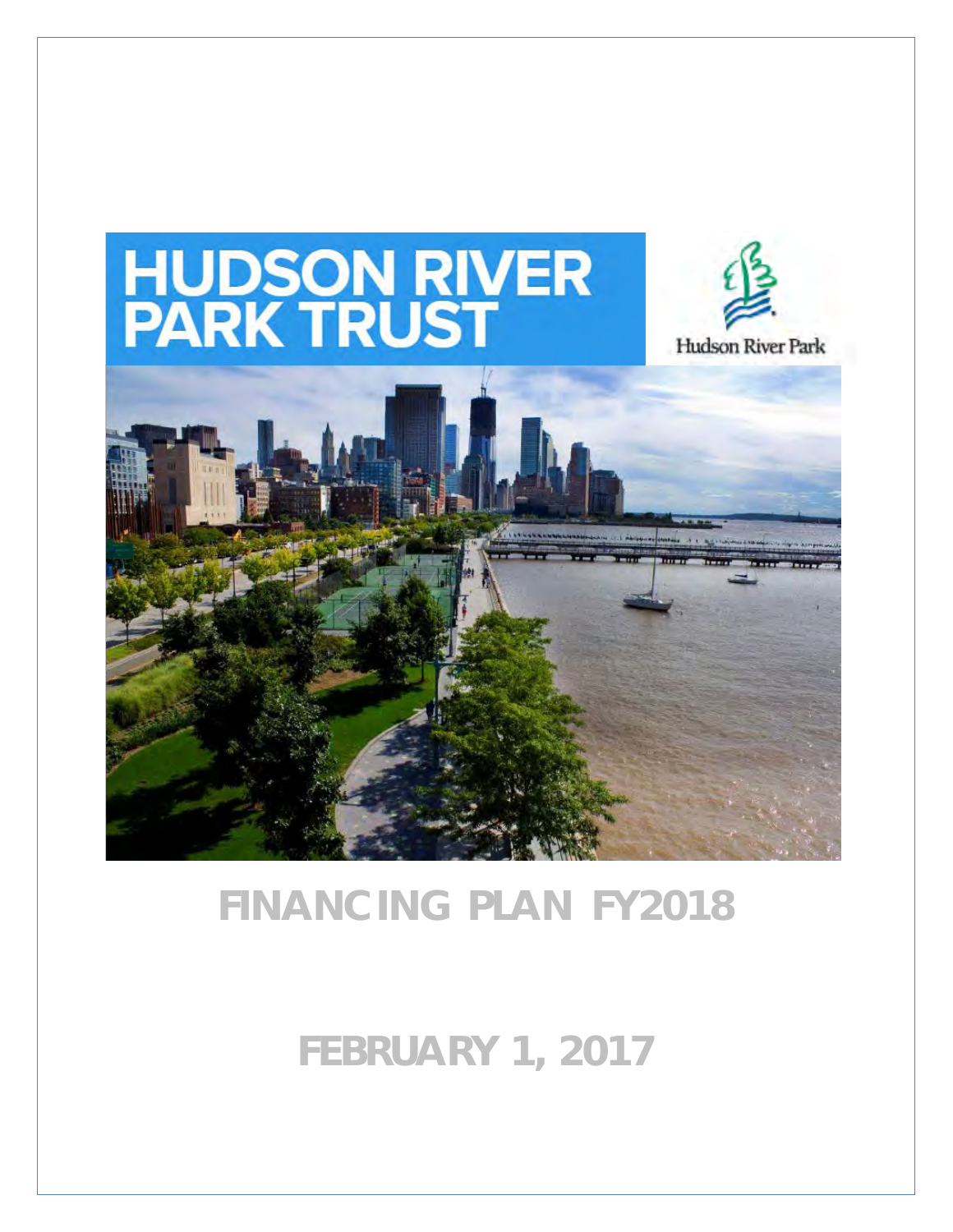## **Introduction**

Eighteen years after its creation in 1998, construction of Hudson River Park (the Park) – occupying a four mile stretch of New York City and State property along Manhattan's Hudson River edge – is approximately 77% complete or currently in progress. The goal of the Hudson River Park Trust (the Trust) is to fully build out the Park within the next decade. Historically, capital funding to build the Park's public open space has come principally from a combination of City, State and federal sources, while operating expenses have been covered primarily from self-generated lease,



parking, and fee revenue. Moving forward, sources of capital funding for new park construction will need to be more diversified if full build out is to be realized. Similarly, sources of self-generated revenue must expand to meet both: (1) growing expenses stemming from operating a larger park, and (2) the cost of repairs and, when needed, replacements of heavily used park elements.

The Trust estimates that the capital cost to complete the remaining 23% of the Park's public open space over the next 10 years, and make critical Pier 40 infrastructure repairs necessary to keep this important recreational and revenue-generating asset open, is approximately \$617 million. The Trust has secured funding for approximately 69 percent of this total (\$426 million) from the following sources: private donations, proceeds from the sale of air rights from Pier 40, existing and budgeted City and State appropriations, restricted funds for specific projects, and the public open space construction obligation of the Pier 57 developer. Funding for the remaining 31 percent (\$189 million) has not yet been sourced, but is expected to come from a mix of government and private grants and donations, and potential air rights transactions.

Neither the City nor the State provides direct funding support for the Park's on-going maintenance and operations. Operationally, the Trust has achieved the legislative goal of financial self-sufficiency by generating adequate revenue from a combination of leases, permits, parking revenue, fees, and annual contributions. In fact, the Park's self-generated revenue has modestly exceeded its cash outlay for maintenance and operating expenses for the past several years. However, self-generated income has generally not been sufficient to cover both operating expenses and increasing capital maintenance costs. These capital maintenance costs include the periodic reconstruction of existing Park facilities approaching the end of their useful lives, such as heavily used playgrounds and artificial turf ballfields. Today, capital maintenance consumes roughly 30% to 40% of the Trust's self-generated revenue; yet, this cost category was not fully considered when the Hudson River Park Act (the "Act") was originally enacted.

While the State and City have recently provided support for several large capital reconstruction projects, the broad capital maintenance category is expected to grow steadily in the future; and the Park needs a sufficient and predictable income stream to meet this challenge. Moreover, when scarce State and City capital budget dollars are diverted to the Park's urgent capital maintenance needs, available funding for new Park construction becomes constrained.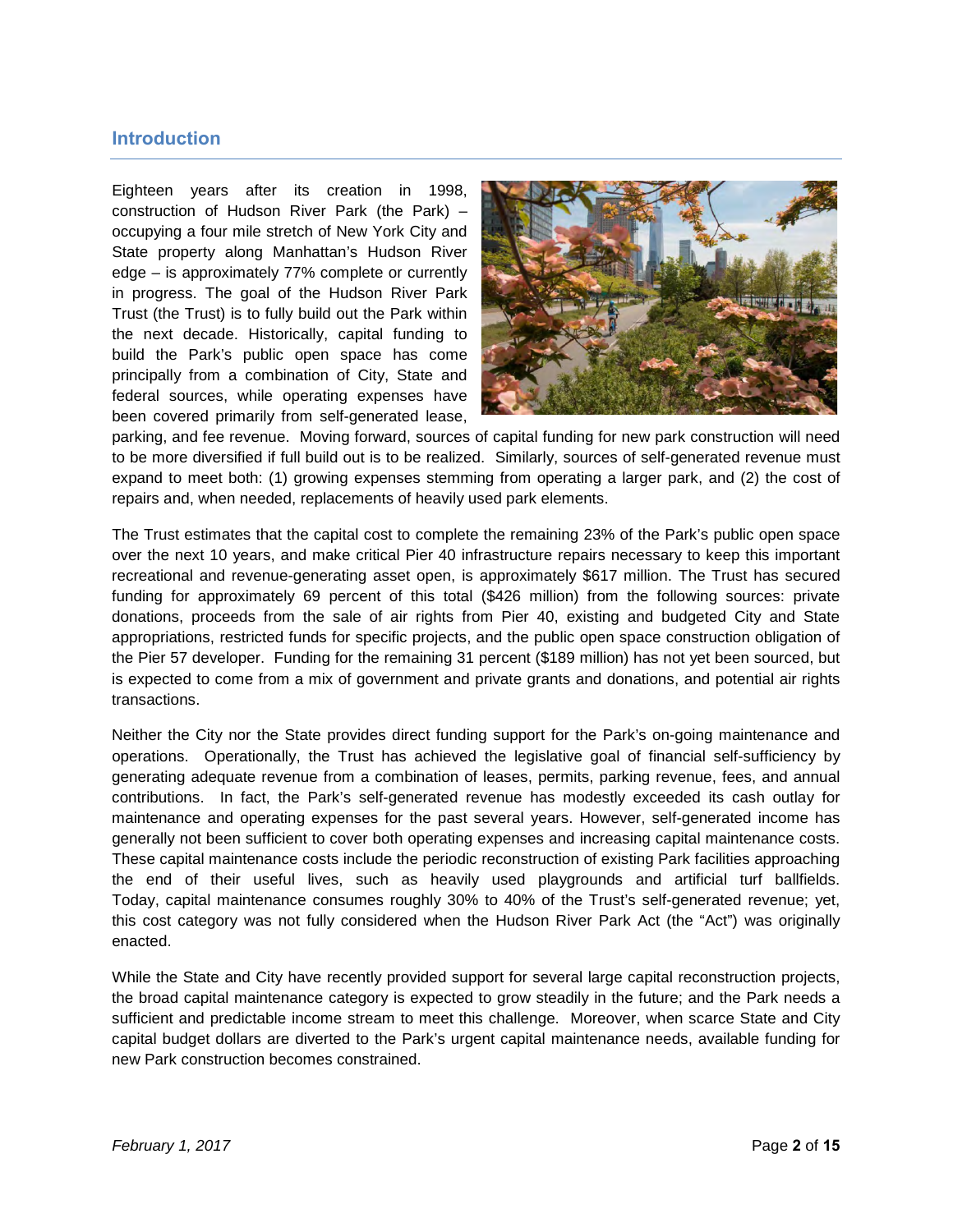To address future operating and capital maintenance needs, and also to advance the objective of Park completion, the Trust must secure new long-term revenue-generating leases for Pier 40 and Pier 76. While the Act already designates Pier 40 and Pier 76 as "park/commercial piers," the Act must be amended to make these two redevelopment projects economically feasible so that they can help support the Trust's important public goals. Presently, leases under the Act are limited to 30 years, a period that is insufficient for a large privately funded capital investment of the type needed at Pier 40 and Pier 76. Additionally, both for financing purposes and to secure community support, greater flexibility will be needed as to the range of permissible revenue-generating uses, including permitting office as an allowable use. In the case of Pier 76, the existing New York City Police Department (NYPD) tow pound would also need to be relocated in order to make the site available for both Park and commercial use, as intended by the Act.

The 2013 amendment to the Act authorizes the transfer of unused development rights from the Park to sites located one block east "to the extent designated and permitted under local zoning ordinances." Based on the carefully worded legislation, a local zoning action is required for each transfer of development rights from Park property. Thus, the Trust does not have a transferrable air rights interest, or a mechanism to effectuate a development rights transfer, without prior City approval in each instance. Still, achieving Park completion and full self-sufficiency does entail selling unused development rights. Proceeds from the \$100 million sale of development rights from the recently approved St. John's Terminal Project will be used to stabilize the deteriorated piles at Pier 40 – a long standing goal of the Trust, the local community, the City and the State. Future development rights sales could help fund both new Park construction, particularly in Manhattan Community Board 4, and address future capital maintenance costs through the establishment of an endowment or special reserve fund.

 The construction and operation of Hudson River Park has contributed significantly to the vitality of New York, resulting in billions of dollars of direct and indirect benefits to the City and State. Completing the Park will expand high-quality public open space for all New Yorkers, support the growth local job opportunities, and continue catalyzing private investment in adjoining neighborhoods.

# **Capital Budget Support from Governmental Sources**

The Park has benefited greatly from capital budget funding from both the City and State. From the time the Trust was created in 1998 to the beginning of the current fiscal year, the City and State have appropriated and directed approximately \$434 million to the Park. Additional City funds have been made available for specific projects, including a number of capital repair and replacement projects, through the generosity of City Council members, the Borough President of Manhattan and additional State funds have been made available through New York State Assembly Member. In the upcoming fiscal year, the State has budgeted, subject to appropriation, an additional \$3.8 million; the City has budgeted, over a three year period, an additional \$14.1 million for Pier 40 infrastructure repairs.

To date, over \$100 million of federal funds for new Park construction have been received from the Lower Manhattan Development Corporation (LMDC), the US Department of Housing and Urban Development, and the US Department of Transportation. Most of these federal funds have been used for improvements to the Tribeca section of the Park and for the reconstruction of Pier 86 where the Intrepid is berthed. Recently, LMDC approved an additional \$10 million in funding to help complete the Pier 26 park finishes. The Trust will continue to pursue grants and other public funding opportunities to advance the completion of the Park.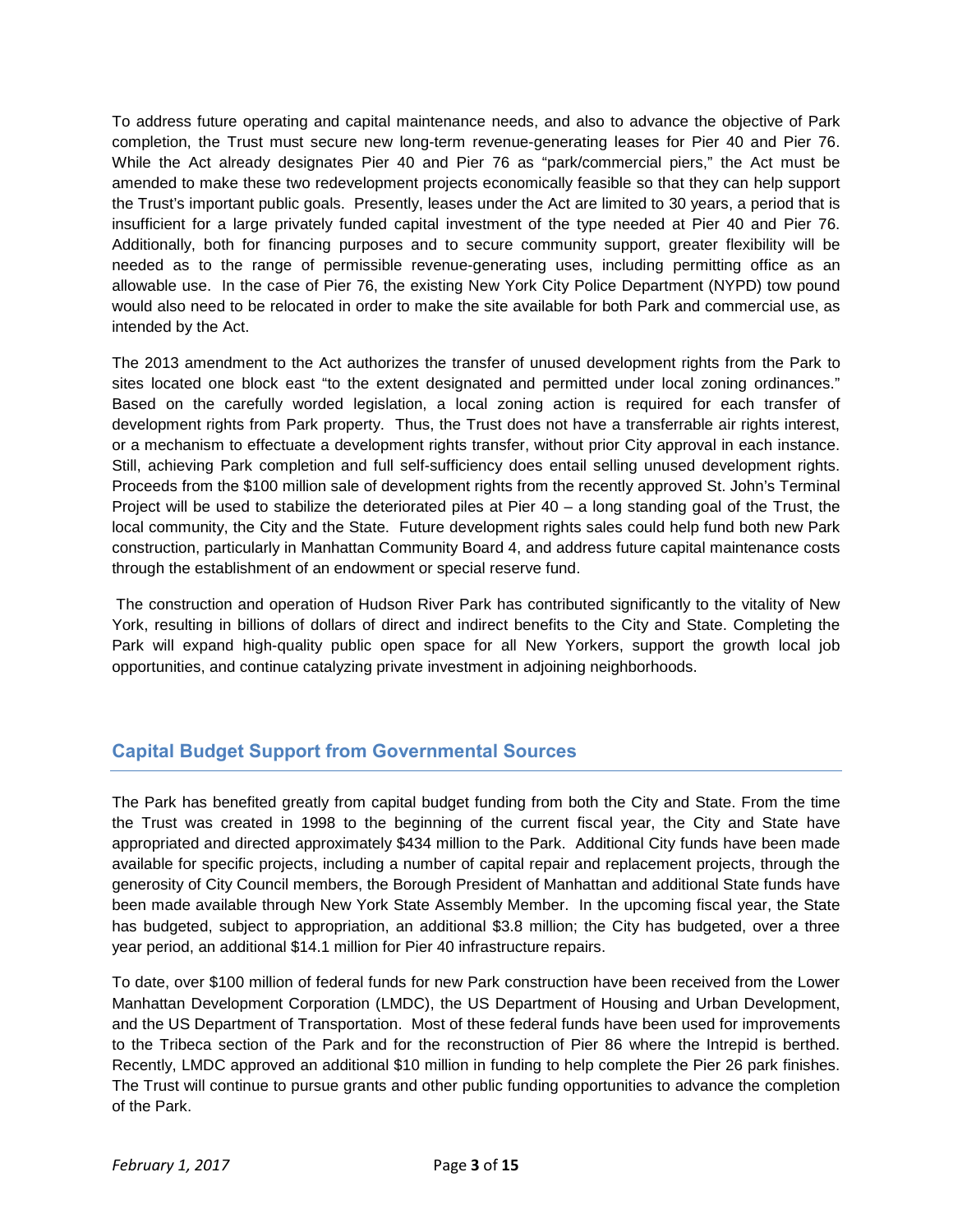## **Park Completion Goal**

The Trust's goal is to complete construction of the entire Park, including the two remaining park/commercial piers (Pier 40 and Pier 76), over the next 10 years. As shown in the diagram below, the largest Park sections yet to be completed include the reconstruction of new public open space in Tribeca (Pier 26 and the associated upland area, including the "estuarium"), Greenwich Village (Pier 40), Meatpacking District (Gansevoort Peninsula and Pier 54/55), Hudson Yards (upland area near Pier 72), the Maritime Entertainment District (Pier 76 and the upland area from Pier 79 to Pier 84), and Clinton (Pier 97 and to the north). At Pier 40 and Pier 76, the piers must also be redeveloped with new revenuegenerating uses to help provide long term funding for the maintenance and operation of the overall park.

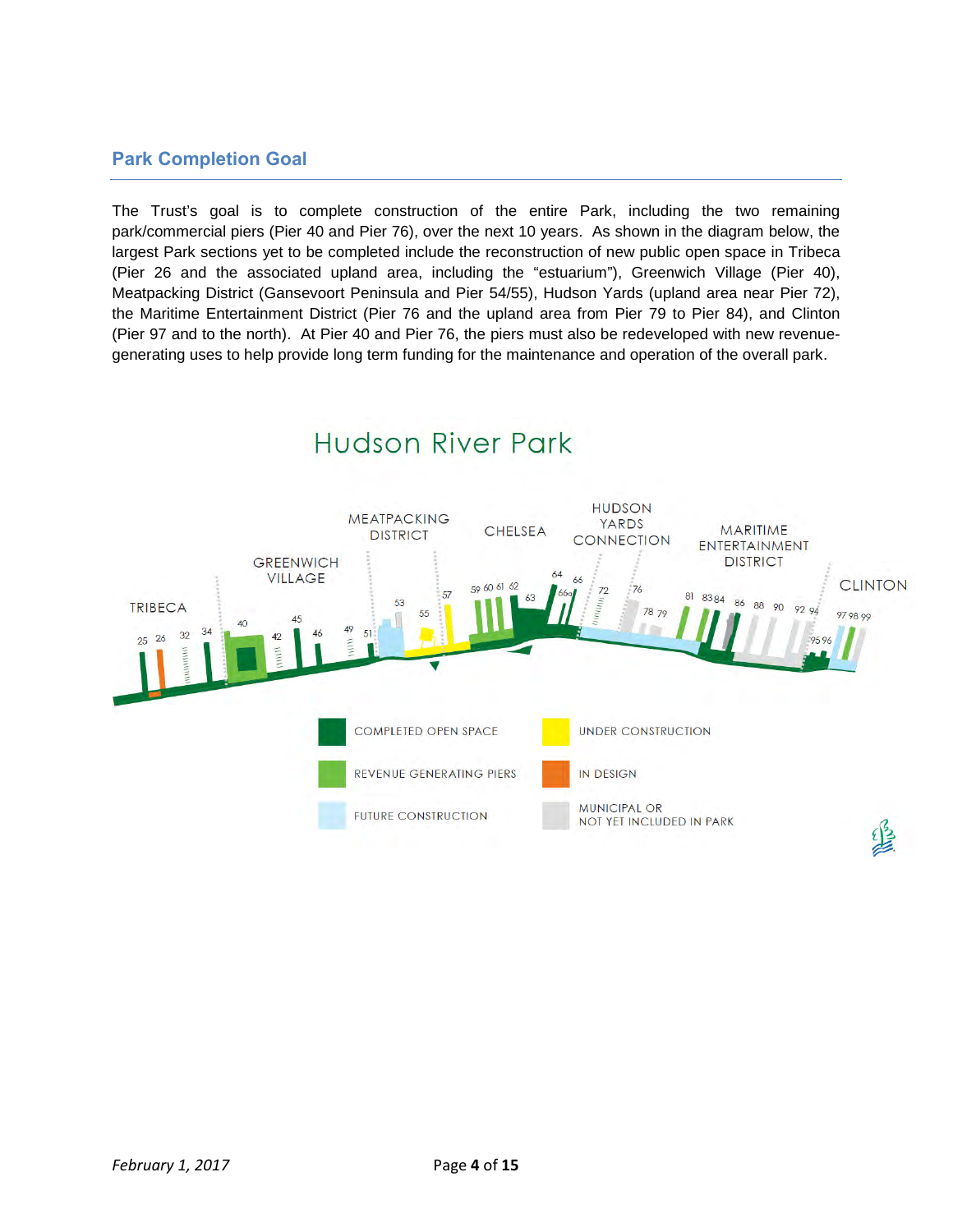## **Ten-Year Capital Plan**

The Trust estimates that the total cost to complete the Park over the next 10 years is approximately \$617 million. This figure includes making critical infrastructure repairs at Pier 40 over the next several years, but excludes the costs of open space creation and public improvements associated with the permanent redevelopment of Pier 40 and Pier 76 as these elements have not yet been conceptually designed. At both Pier 40 and Pier 76, the Act prescribes that areas equal to at least half of the pier footprints be dedicated for public open space. Central to the redevelopment of Pier 40 is the reconstruction of heavily used sports fields.

As shown in the chart and sources & uses table below, the Trust has secured funding for approximately 69 percent (\$428 million) of the projected Park build-out cost under the Ten-Year Capital Plan. This includes approximately \$215 million from private sources), \$100 from another private source for the purchase of air rights dedicated to Pier 40 pile repairs, \$76 million from City and State appropriations, and \$37 million from previously secured restricted funds (most of it for use at Gansevoort Peninsula). Potential sources of funding for the remaining 31 percent (\$189 million) needed for Park build-out have not yet been identified, but potentially could include a mix of government and private grants and proceeds from future air rights transactions.

The most significant committed private source of funds, up to \$185 million, is from the philanthropic private donor for the Pier 54 (now called "Pier 55") project. In addition, Citigroup is making a philanthropic donation of \$10 million toward the completion of the Pier 26 park finishes. The private developer of Pier 57 is paying approximately \$14.8 million for the creation of 3.1 acres of new public open space.

# **Funding Sources for Ten Year Capital Plan**

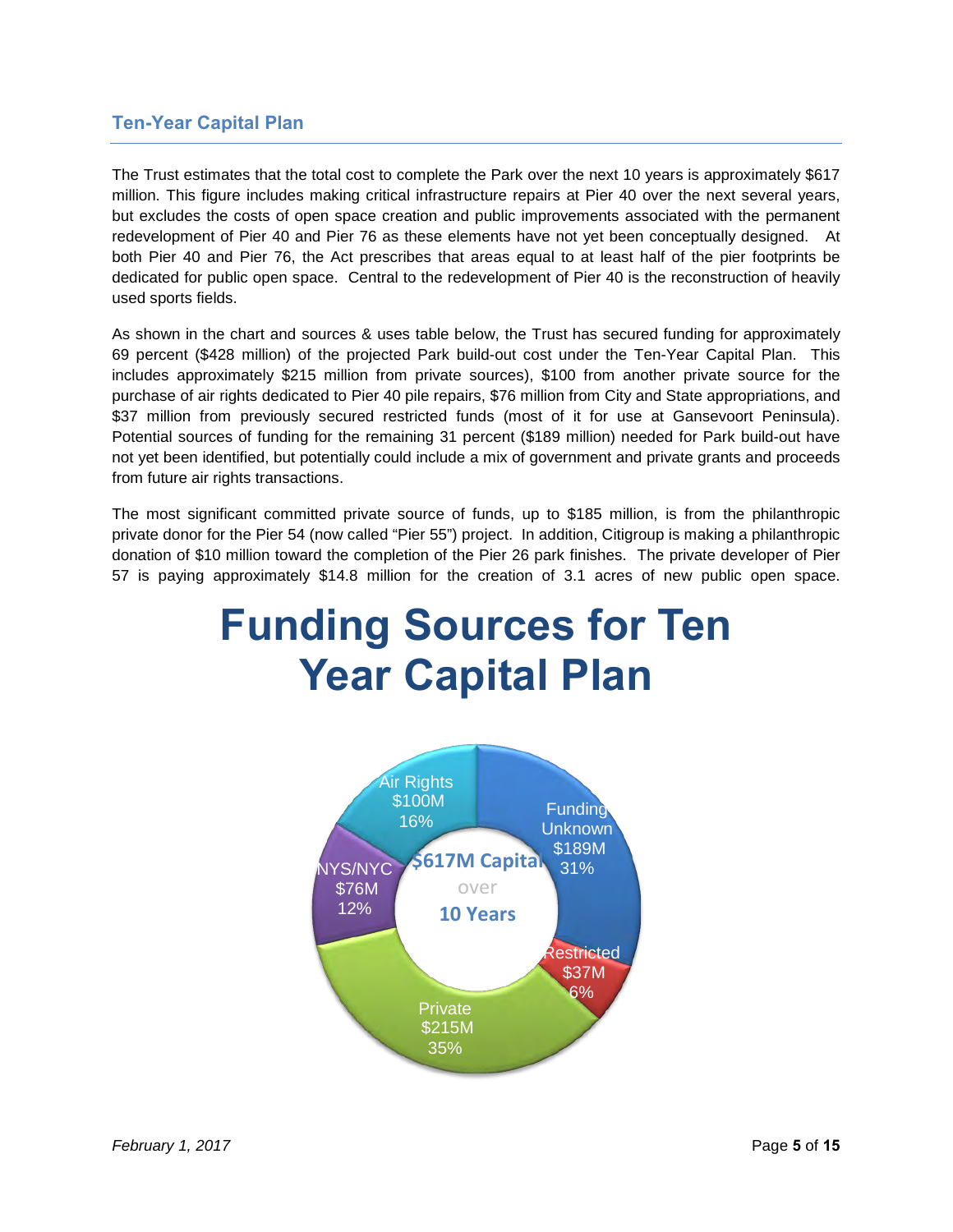The chart below identifies the elements of Hudson River Park that are still incomplete, and identifies, for each, the estimated construction cost and, where known, sources of funding. As noted in the Strategic Plan section below, several of the capital projects are funded and currently underway.

| TEN YEAR CAPITAL PLAN - SOURCES & USES NEW PARK CONSTRUCTION AND PIER 40 INFRASTRUCTURE |                                        |                               |                         |                                |                             |                                          |                                 |
|-----------------------------------------------------------------------------------------|----------------------------------------|-------------------------------|-------------------------|--------------------------------|-----------------------------|------------------------------------------|---------------------------------|
|                                                                                         |                                        | Source(s) of Funds (millions) |                         |                                |                             |                                          |                                 |
| Use of Funds (Capital Project)                                                          | <b>Estimated</b><br>Cost<br>(millions) | <b>NYC</b><br>Available       | <b>NYS</b><br>Available | <b>Restricted</b><br>Available | <b>Private</b><br>Available | Air<br><b>Rights</b><br><b>Available</b> | <b>Source</b><br><b>Unknown</b> |
|                                                                                         |                                        |                               |                         |                                |                             |                                          |                                 |
| Pier 26 Park                                                                            | \$30.0                                 | \$10.0                        |                         | \$10.0                         | \$10.0                      |                                          |                                 |
| <b>Pier 26 Estuarium</b>                                                                | \$40.0                                 |                               | \$10.1                  |                                |                             |                                          | \$29.9                          |
| Pier 40 Infrastructure                                                                  | \$121.6                                | \$14.1                        | \$2.0                   |                                | \$5.5                       | \$100.0                                  |                                 |
| <b>Gansevoort Park</b>                                                                  | \$50.8                                 |                               |                         | \$23.1                         |                             |                                          | \$27.7                          |
| <b>Gansevoort Park Building</b>                                                         | \$12.0                                 |                               |                         |                                |                             |                                          | \$12.0                          |
| <b>Marine Portion of Gansevoort</b>                                                     | \$10.2                                 |                               |                         |                                |                             |                                          | \$10.2                          |
| <b>Pier 54 Connector</b>                                                                | \$22.5                                 | \$1.5                         | \$18.0                  | \$3.0                          |                             |                                          |                                 |
| Pier 55 (HRPT Portion)                                                                  | \$20.2                                 | \$15.5                        | \$4.2                   | \$0.5                          |                             |                                          |                                 |
| <b>Pier 55 (Donor Portion)</b>                                                          | \$185.0                                |                               |                         |                                | \$185.0                     |                                          |                                 |
| Pier 57 Open Space                                                                      | \$14.8                                 |                               |                         |                                | \$14.8                      |                                          |                                 |
| W29th to W35th Upland Park                                                              | \$37.4                                 |                               |                         |                                |                             |                                          | \$37.4                          |
| Pier 79 to Pier 84 Upland Park                                                          | \$27.9                                 |                               |                         |                                |                             |                                          | \$27.9                          |
| 42nd St Gateway Art Element                                                             | \$1.7                                  |                               |                         |                                |                             |                                          | \$1.7                           |
| Pier 97 & Upland Park                                                                   | \$28.8                                 |                               |                         |                                |                             |                                          | \$28.8                          |
| <b>Pier 97 Park Building</b>                                                            | \$9.6                                  |                               |                         |                                |                             |                                          | \$9.6                           |
| <b>Riverside Connector Marine</b>                                                       | \$1.3                                  |                               | \$0.2                   |                                |                             |                                          | \$1.0                           |
| <b>Riverside Connector Upland</b>                                                       | \$2.7                                  |                               | \$0.4                   |                                |                             |                                          | \$2.3                           |
|                                                                                         |                                        |                               |                         |                                |                             |                                          |                                 |
| <b>TOTALS</b>                                                                           | \$616.5                                | \$41.1                        | \$34.9                  | \$36.6                         | \$215.3                     | \$100.0                                  | \$188.5                         |
|                                                                                         |                                        |                               |                         |                                |                             |                                          |                                 |
| <b>Percentage Distribution</b>                                                          | 100%                                   | 7%                            | 6%                      | 6%                             | 35%                         | 16%                                      | 31%                             |

**\* Note:** Where designs for capital projects have not yet been prepared, cost estimates are preliminary and based on previous construction in Hudson River Park, adjusted for inflation. Preliminary costs have not yet been estimated for public space creation and improvements at Pier 40 and Pier 76 as conceptual plans and programming for those areas have yet to be developed; potential infrastructure costs for the pile-supported Pier 76 have not yet been analyzed or estimates prepared. Many bulkhead areas adjacent to identified projects have not yet been surveyed or their associated repair costs assessed. Costs assume a phasing schedule with annual escalations.

As depicted above, funding for approximately 31 percent (\$189 million) of the Ten-Year Capital Plan is yet to be determined. The Trust is actively pursuing government and private sources, and additional air rights transactions, to fill this funding gap.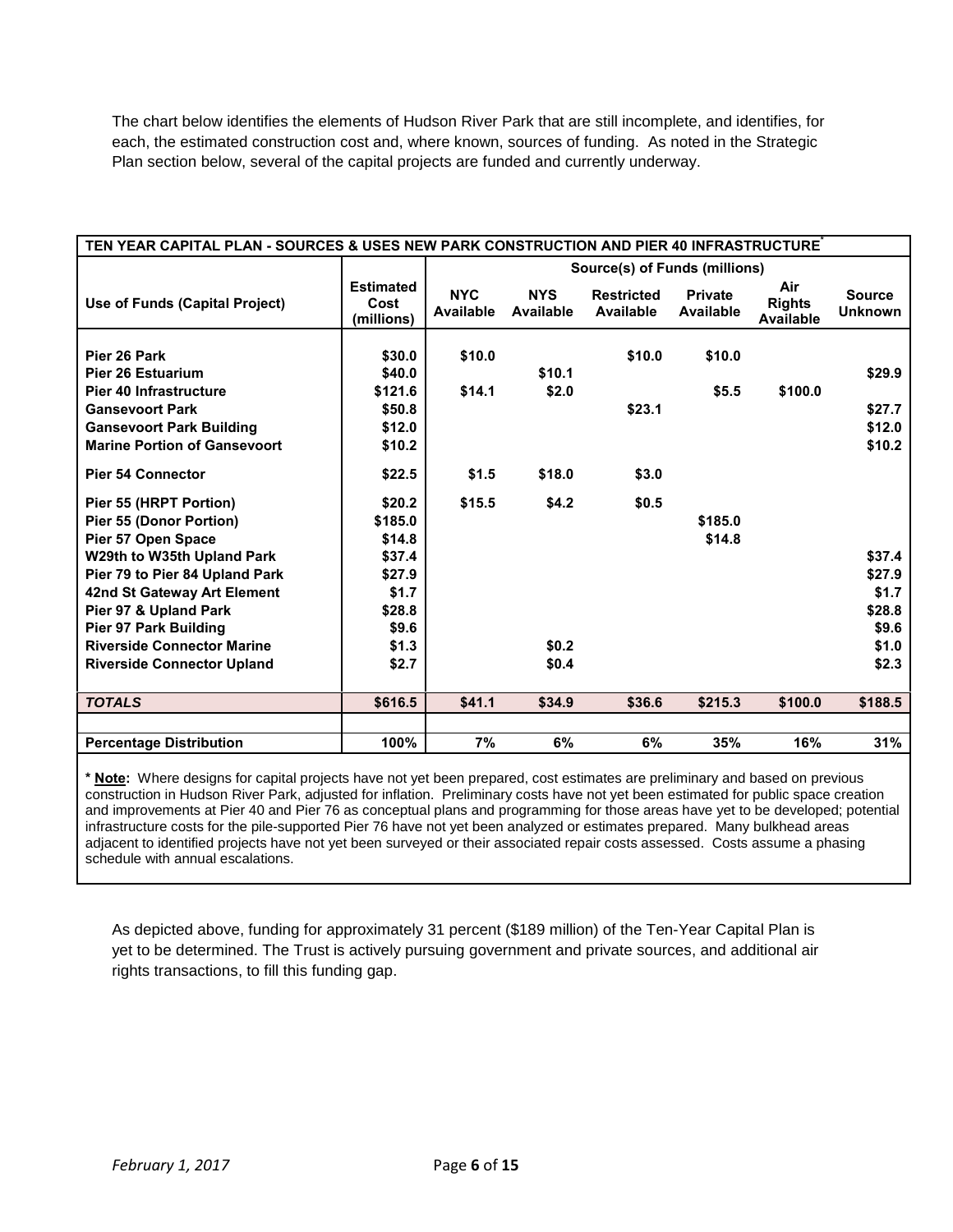# **Strategic Plan for Completion of the Ten Year Capital Plan**

The capital projects below are listed from south to north and include projects that are currently underway and/or partially complete. Many, such Pier 40, require multiple steps for full implementation.

#### **1. Pier 26 Park & Upland Estuarium │North Moore & Hubert St │ Tribeca**

Background: In 2006, the Lower Manhattan Development Corporation contributed \$70 million towards the build-out of the Tribeca section of the Park. Additional federal funding (obtained by Congressman Jerrold Nadler), as well as allocations from the City and State, enabled the Trust to complete Pier 25, upland park areas to the north and south, and a boathouse and restaurant building at the foot of Pier 26.



In 2016, the Trust secured a \$10 million appropriation from the City, a \$10 million commitment from the Lower Manhattan Development Corporation, and \$10 million as a donation from Citigroup (\$30 million in total) to fund the design and completion of the Pier 26 park finishes, significantly advancing the Trust's completion goal for the Tribeca portion of the Park.

Plans for the Tribeca park section have always included an "estuarium" – a river research and education facility identified in the Act. The estuarium will be operated by Clarkson University, in association with the Trust and several participating not-for-profits. The consortium of operators was selected pursuant to a Request for Expressions of Interest. The Trust has secured approximately \$10.1 million towards the cost of constructing the estuarium,



with \$5 million of this amount from the Port Authority of NY/NJ and the balance from the NYS Department of Environmental Conservation and NYS Department of State.

Funding Needs: The Pier 26 park pier finishes are now fully funded. The Trust will look to Clarkson University to help raise the estimated \$30 million needed to complete the estuarium through grants and donations. The Trust expects that the estuarium, once complete, will be financially self-sustaining and not require operating support from the Trust.

Development Plan: Design of the pier and upland areas has begun. The Trust expects to complete construction of Pier 26 in 2019, excluding the estuarium. Design of the estuarium could commence in FY2018 with construction in the following year.

Benefits: The completed Pier 25 is one of the most heavily used public resources in the Park. The Trust expects that Pier 26 will similarly provide substantial open space benefits to the growing Tribeca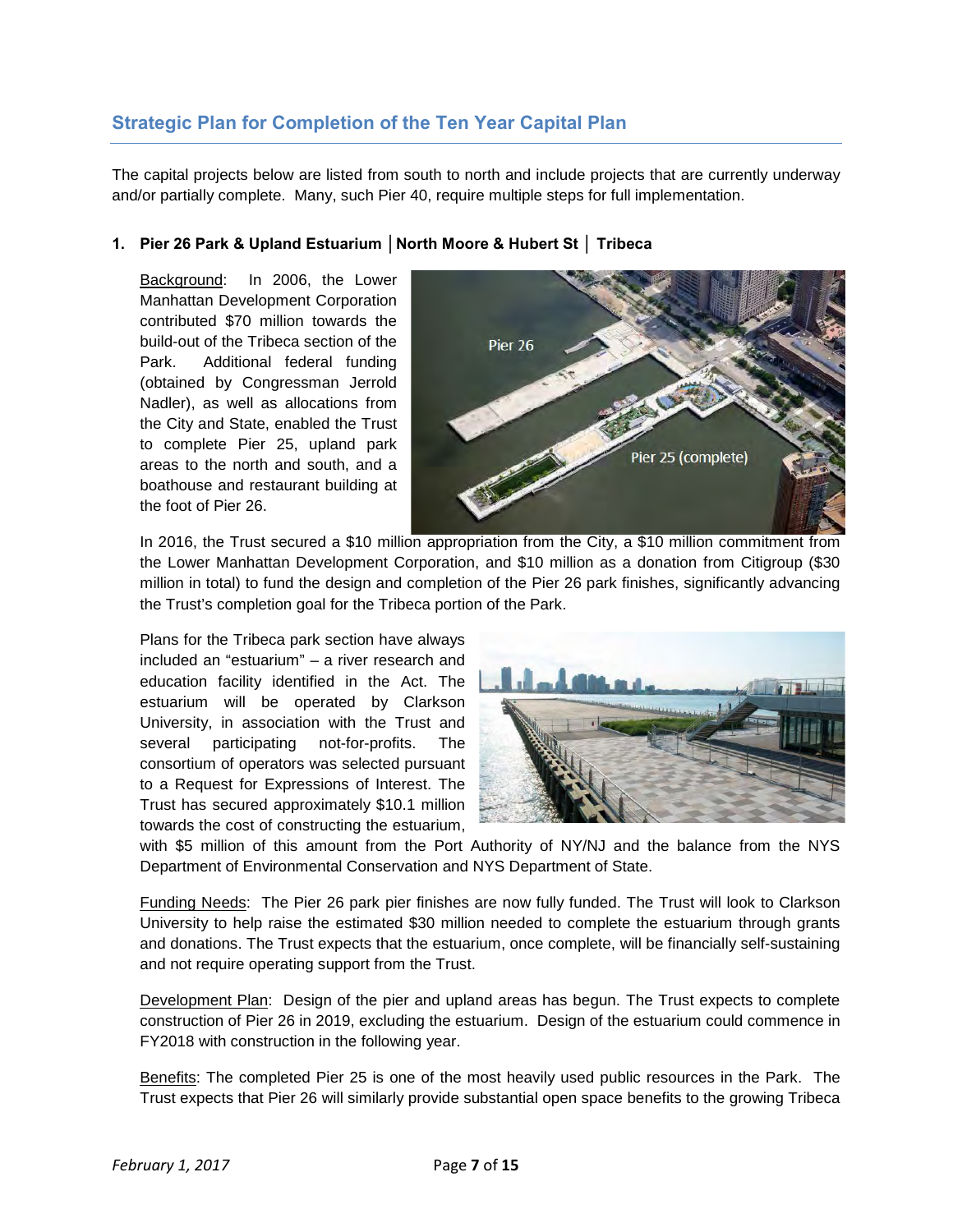residential community. Given its location, the estuarium has enormous potential to serve children from across New York City and the entire region, as well as young adults and regular park users. It will educate about the environment, climate change, and other important STEM topics.

#### **2. Pier 40 Infrastructure & Redevelopment │ Houston St │ West Village**

Background: Pier 40 is the largest property in the Park and home to athletic fields, administrative and operating facilities of the Trust, a commercial parking garage, and commercial excursion vessels. Parking and other revenue generated at Pier 40 nets the Trust approximately \$5.9 million annually, but this is before consideration of growing capital maintenance costs for this deteriorated structure. Historically, Pier 40 generated approximately 40% of the Park's income, but that revenue share has



declined as a result of Pier 40's poor condition, a legacy of deferred maintenance prior to the Park's creation, and income growth from other locations within the Park. Today, net operating income from Pier 40 accounts for approximately 25% of the Trust's operating budget. However, when the full Pier 40 capital maintenance costs are taken into account, the overall benefit to Trust's operating budget is severely reduced.

In March 2015, an independent engineering firm estimated the cost of Pier 40 pile repairs at \$104.6 million. A City Uniform Land Use Review Procedure (ULURP) process was recently completed that allowed the Trust to transfer 200,000 square feet of unused development rights from Pier 40 to the St. John's Terminal Building site. The Trust entered into a \$100 million sales contract with the St. John's developer and the proceeds from that agreement will be devoted to pile repair. An additional \$14.1



million has been made available by the City to address other Pier 40 building infrastructure deficiencies over the next three years. This additional City funding will help sustain existing recreational and revenue generating uses until private redevelopment can be initiated as intended under the Act.

Funding Needs**:** The Trust's will apply the proceeds from the air rights sale to repair the piles supporting the pier. The City has provided supplemental funding to address other emergent building infrastructure needs for a 3-year period during which a long-term private redevelopment plan can be set in motion.

Development Plan: As a designated "park/commercial" pier under the Act, Pier 40 is intended to be developed privately. Prior plans to rehabilitate Pier 40 considered through two separate RFP processes were abandoned due to a combination of restrictions on permissible uses, a short lease term and community concerns. The Trust will work with the City, State and local community and elected officials to: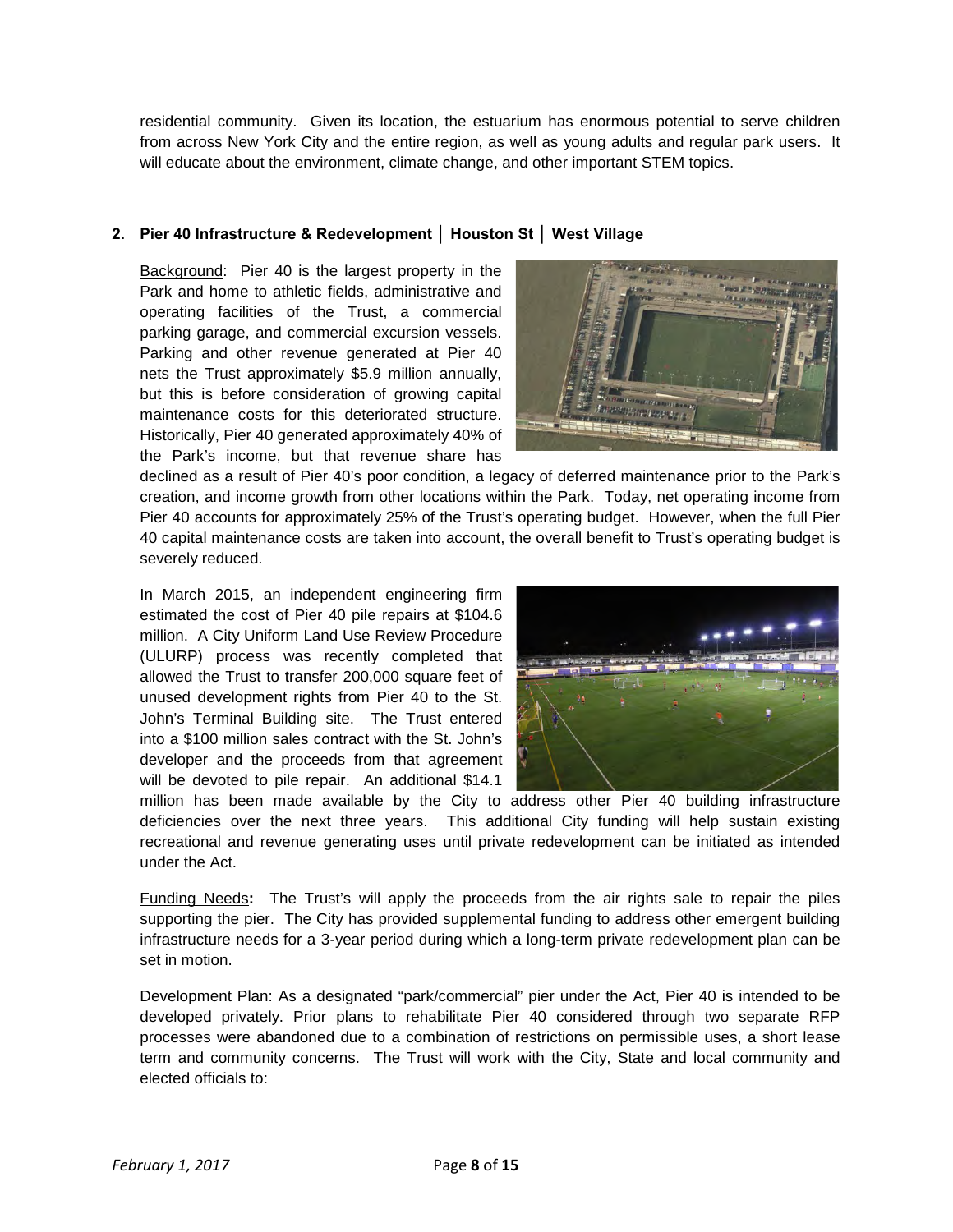- Identify a viable development and use program that can achieve community support.
- Secure a legislative change to allow for a longer lease term necessary to privately finance the cost of capital construction, and expanded permissible occupancies, including office, to address concerns regarding the intensity of use.
- Issue an RFP.
- Select a developer.
- Advance a business negotiation, Environmental Impact Statement (EIS) and ULURP to address complex business, environmental and zoning issues.
- Execute a lease to start realizing rental income to support Park operations while also requiring the rehabilitation of public ballfields and other public recreation spaces.

Benefits: The Trust assumes that that a future developer would be responsible for the capital cost to permanently reconstruct the public ballfields and complete the upland park section east of Pier 40's bulkhead. In accordance with the Act, upon completion of redevelopment at least half of the pier footprint must be devoted to public open space use, including ballfields.

#### **3. Gansevoort Peninsula │ Horatio-Bloomfield St │ Meatpacking District**

Background: The City is currently demolishing a former sanitation facility at the Gansevoort Peninsula in order to comply with the Act, at which time the property will be turned over to the Trust for park construction. The City estimates it will complete its work by the end of calendar year 2017. The City's Department of Sanitation may then elect to build a new marine transfer station (MTS) at the western edge of the peninsula. Among other Act requirements, construction of the MTS would be subject to an MOU between the City and State that would require each to provide funding for the Park construction.

Funding Needs: The Trust has \$23.1 million in dedicated settlement funds from previous third-party litigation against the City related to Gansevoort's sanitation use; such funds can only be used for park construction at Gansevoort. The Trust has not yet identified a source for completing the unfunded balance of the Gansevoort park construction cost. The unfunded costs for build-out of the park at the Gansevoort Peninsula are estimated at \$40 million, with an additional \$10 million estimated for a park maintenance/public restroom building.

Development Plan: The Trust's ability to advance a final design for new park construction has been delayed by the uncertainty surrounding the future MTS. Should the MTS proceed, an amendment to the Act may be required to provide greater design flexibility with respect to the roadway for Department of Sanitation trucks to access the MTS. HRPT's development of this portion of the Park assumes:

- A decision as to whether or not the City will proceed with an MTS at Gansevoort.
- When the City makes a decision about MTS, HRPT will advance design with construction commencing thereafter.

Benefits: At 5.6 acres, the Gansevoort Peninsula will become one of the Park's largest recreational spaces.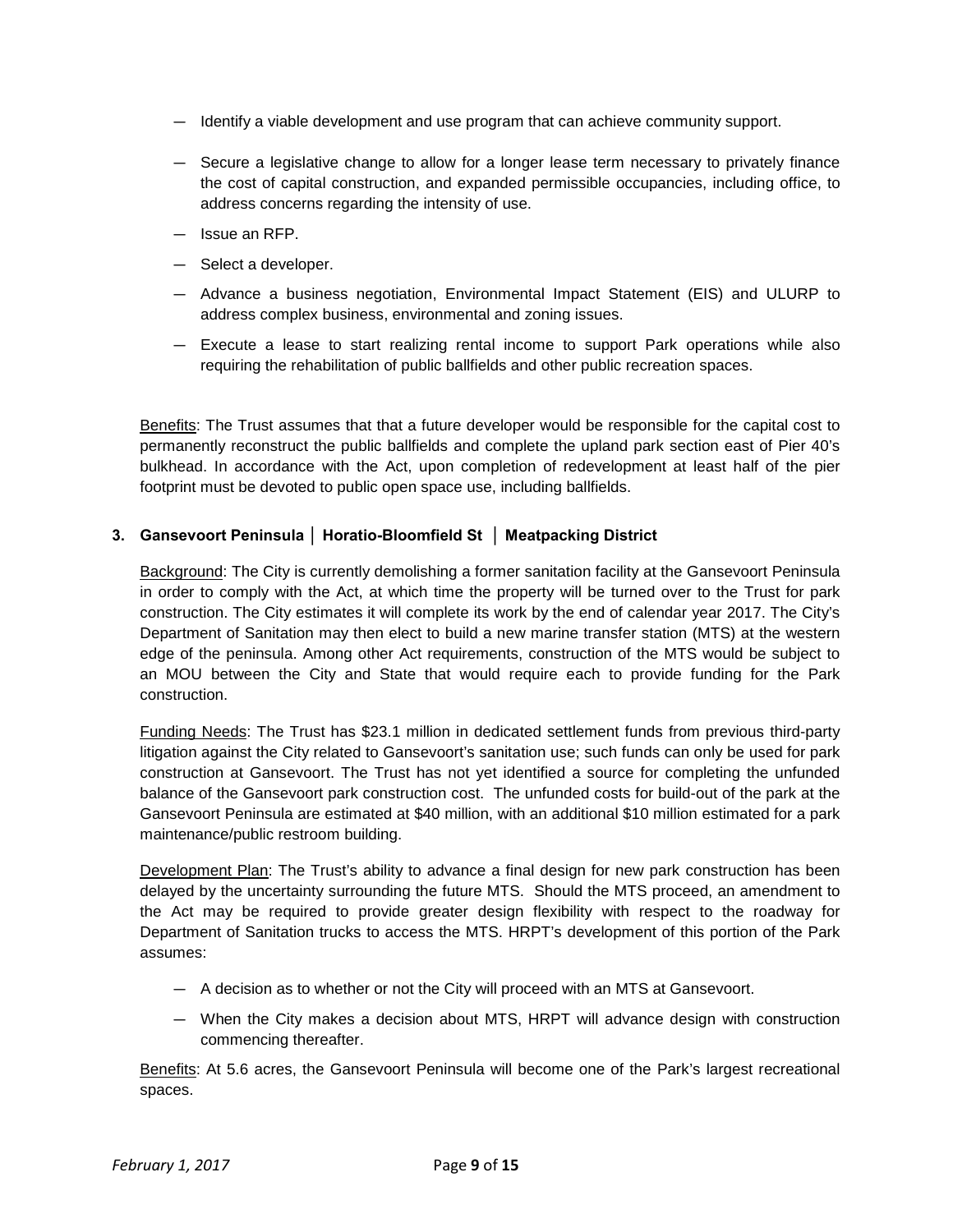#### **4. Pier 55 │ W 14th St │ Meatpacking District**

In November 2014, the Trust and Barry Diller/Diane von Furstenberg announced a plan to replace the dilapidated Pier 54 with a new pier combining public park and performance space to be named Pier 55. The cost is estimated at \$200 million, of which the donor will fund up to \$185 million. Supplemental funding is to come from the City, the State, and restricted funds previously received by the Trust. Additional funding from Diller/von Furstenberg will provide continued operating and programming support.



The commitments regarding Pier 55 have been set forth in a 20-year lease with a newly formed nonprofit, Pier55, Inc., which will undertake and pay for most construction and operating costs associated with the new Park pier. Barry Diller has signed a pledge agreement under which he will provide operating funds to the non-profit for maintenance. Construction of the 2.7-acre Park pier has commenced.

#### **5. Pier 54 Connector │ W 14th St │ Meatpacking District**

This separate project consists of an expansion of the public esplanade adjacent to the new Pier 55 and related transportation improvements that will run from Bloomfield Street to 14<sup>th</sup> Street where it will link to the newly constructed Pier 57 public esplanade (see below). Construction is currently well underway. Approximately 24,300 square feet of new public open space will be created. An associated cross-walk project, located on City and State property to the west, is currently being designed by the State Department of Transportation with funding support from the City.

#### **6. Pier 57 │ W 15th St │ Meatpacking District/Chelsea**

A private developer, RXR/Youngwoo & Associates, has begun rehabilitating historic Pier 57 into a hub for office, cultural, recreational and public market activities. The approximately \$350 million project will encompass approximately 480,000 square feet of rentable space and the creation of 3.1 acres of public open space. Google, the project's anchor office tenant, signed a 15-year sublease with RXR/Youngwoo & Associates to occupy 250,000 square feet of office space.

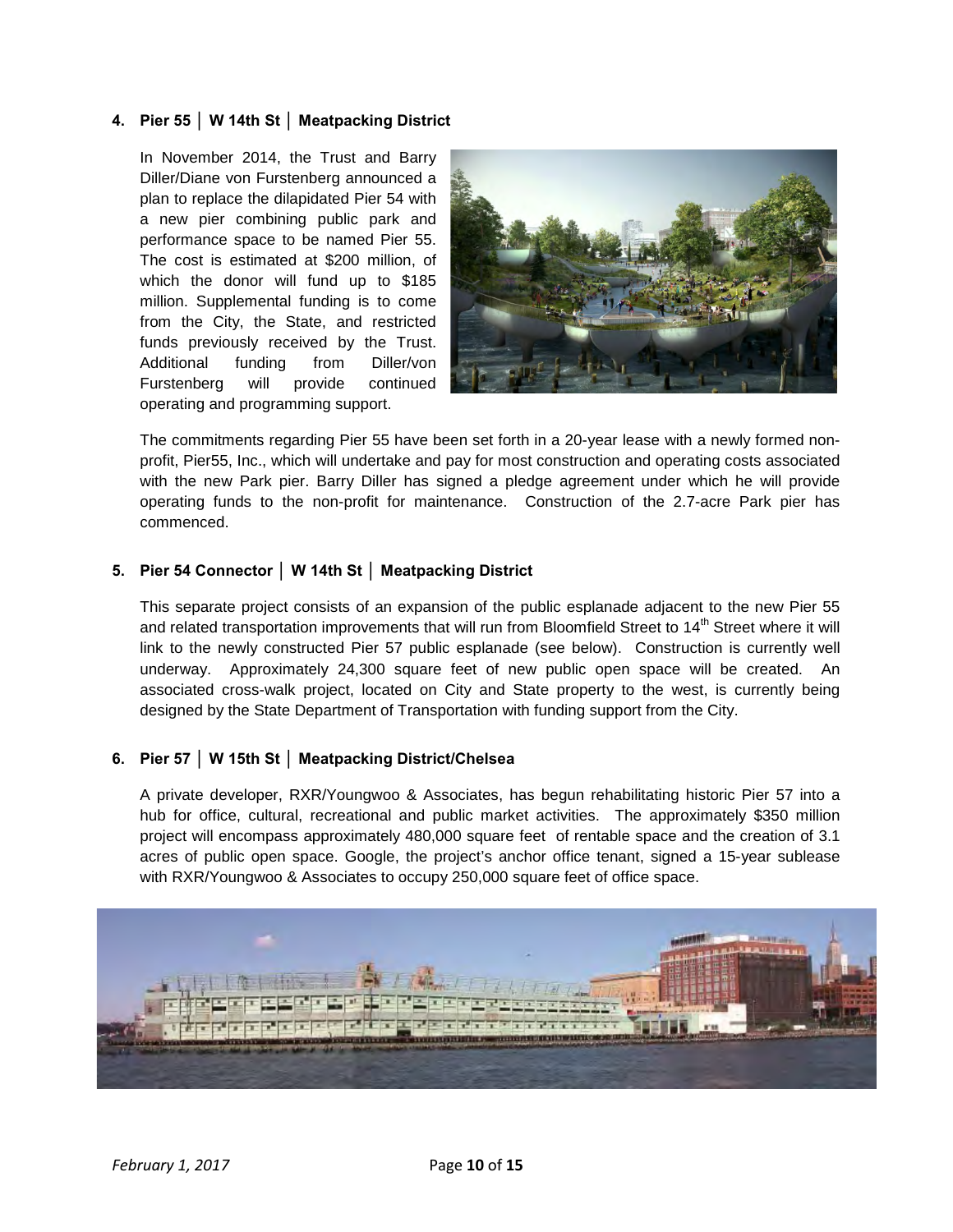#### **7. Pier 57 Open Space │ W 15th St │ Meatpacking District/Chelsea**

The developer of the Pier 57 project is currently constructing a new publicly accessible roof-top park, perimeter walkway and overwater platform esplanade in conjunction with its private development. This approximately 3.1 acre public open space component of the project will be fully funded by the private developer at an estimated cost of \$14.8 million.

## **8. Upland Park │ W 29th-35th St │ Hudson Yards**

Background: As new residential buildings come on line on the far west side of Manhattan, this portion of the Park will serve the rapidly developing Hudson Yards neighborhood. Moreover, this section is in close proximity to the No. 7 train expansion, making this area of the Park more easily accessible to residents of Queens as well as Manhattan. The development of this area is a priority for Community Board 4.



Funding Needs: Air rights sales are anticipated to finance most of the build-

out of this section of the Park, estimated at \$37 million, unless alternative sources can be identified.

Development Plan: The Trust's ability to move forward with this project area depends on the following actions:

- The Trust selling additional air rights and/or identifying alternative sources of funds for the Park improvements.
- The City and the State making decisions about the future location of the West  $30<sup>th</sup>$  Street heliport, as relocation may be necessary prior to commencing improvements to that section of the Park. Provided that funds are available, and a determination is made regarding the future heliport location, design could begin soon thereafter with construction to follow. In addition, construction of the new Gateway Tunnel project for Amtrak and New Jersey Transit may affect the timing of Park construction in the West 30<sup>th</sup> Street area.

Benefit: The area opposite Hudson Yards is among the least improved in the entire Park; an upgrade from existing conditions would provide immediate benefit to Park patrons and the neighboring community. An additional 2.3 acres of public open space would be created.

#### **9. Pier 76 │ W 34th St**

Background**:** Pier 76 currently serves as an NYPD tow pound. Under the Act, the City is required to use "best efforts" to relocate the tow pound so that the pier can be made available for park development. Upon the completion of development, the Act requires that at least 50% of the Pier 76 footprint be devoted to public park use, while the balance may be used for commercial purposes permitted under the Act. Pier 76 measures approximately 245,865 square feet, with an additional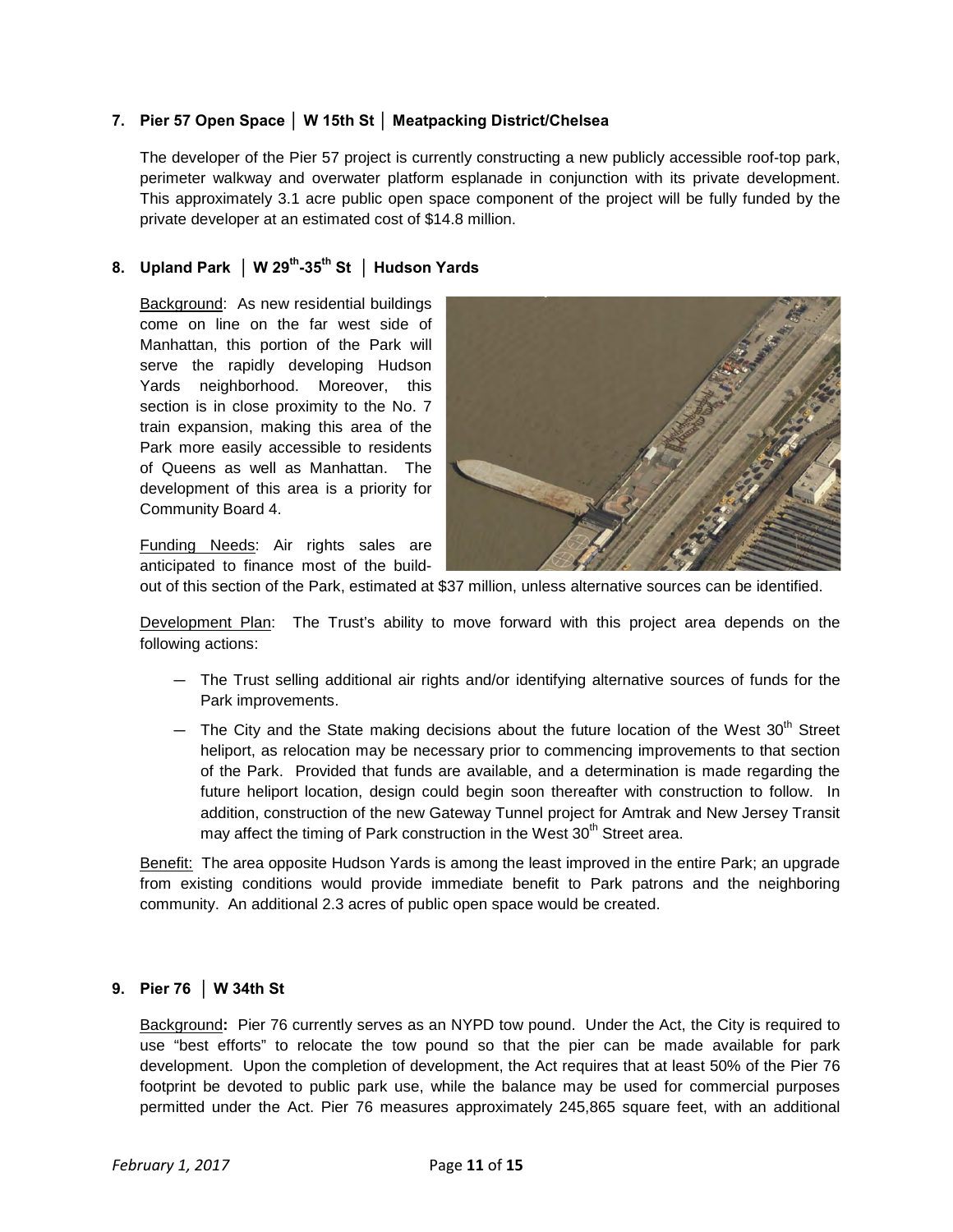55,350 square feet of upland area; the total area available for parkland is approximately 178,282 square feet (4 acres). Pier 76 presents an important opportunity for the Trust to create both new parkland and a new source of revenue to support on-going Park operations and maintenance costs.

Funding Needs**:** At the present time, the Trust believes that an RFP would require a private developer to be responsible for all capital costs except, potentially, those for public open space and new park building. However, this division of responsibility is yet to be determined.



Development Plan**:** The Trust projects that all development rights generated by the pier footprint would be used on-site. The planned redevelopment of Pier 76 depends on the following actions:

- The City identifies and commences development of an alternate tow pound facility.
- The Trust and/or the City undertakes an inspection and structural analysis of the existing Pier 76 piles.
- As with Pier 40, the Trust's plan is to first work in cooperation with the local community and elected officials to develop a use program and then issue an RFP. The private developer would be selected under the RFP to build the commercial, and perhaps public, portions of the pier once the tow pound relocation site and schedule is known.
- The Trust assumes that EIS, ULURP and business negotiations take place over a three year period.
- Benefit: Removing the tow pound from this part of the waterfront will add enormous value to the Park by providing a new publicly accessible open space resource with expansive views to the Hudson River. The commercial portion of the pier will be a source of operating revenue essential to making the Park fully self-sufficient.

#### 10. Pier 79 to Pier 84 Upland Park | W 39<sup>th</sup>- 44th St

Background: The project area centers at the foot of 42<sup>nd</sup> Street and is one of the Park's busiest sections, receiving an estimated 4.2 million visitors per year. The area includes numerous tourist and commuter oriented commercial activities such as the Pier 79 ferry terminal, Circle-Line tours, World Yacht cruises, the Intrepid Sea, Air and Space Museum, and the City's Passenger Ship Terminal at its northern end.

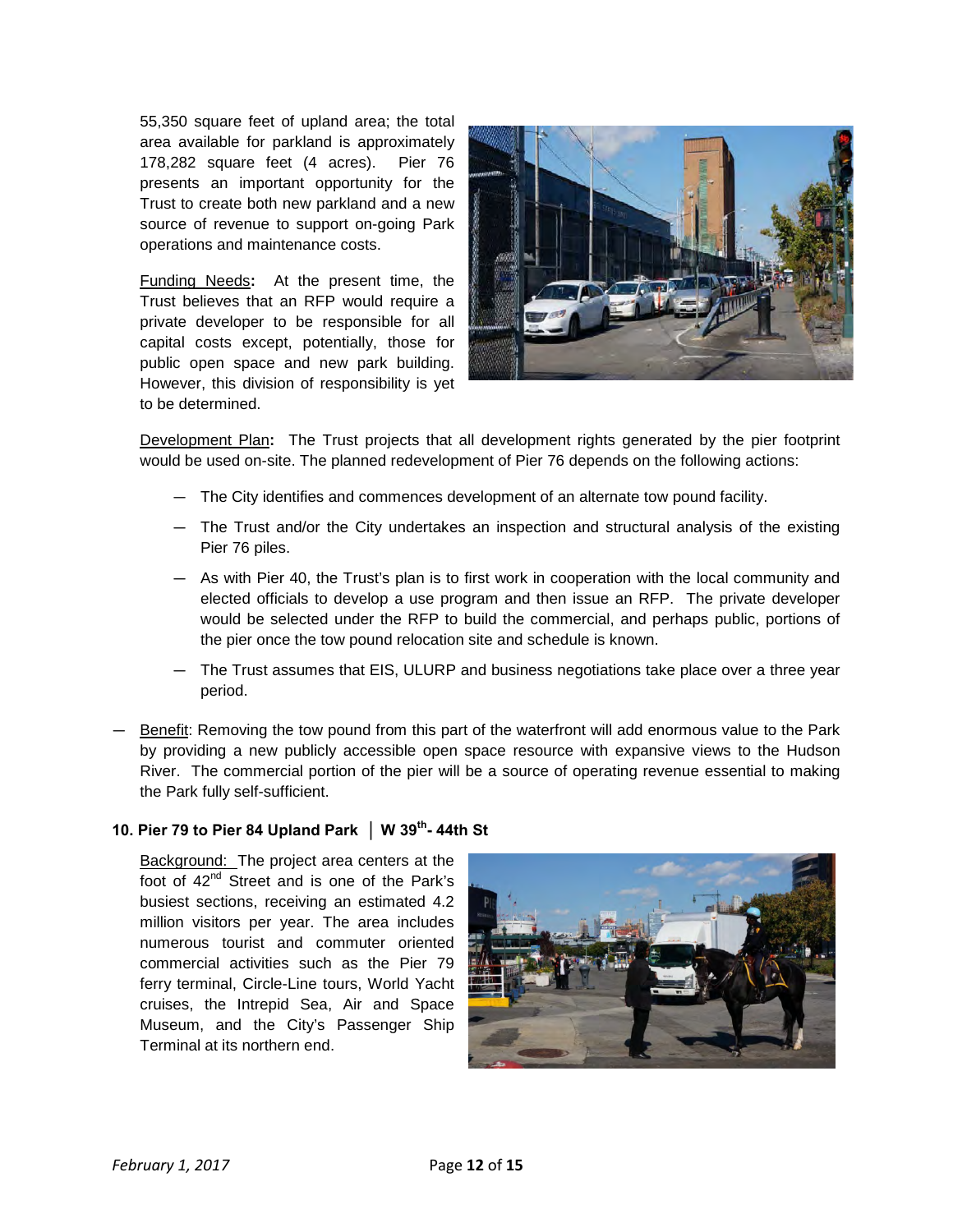Development Plan: An improved waterside esplanade is needed to link the various activity nodes in this area of the Park. The project area measures approximately 102,149 square feet, and its construction cost is estimated on a preliminary basis at \$27.9 million.

The Trust has long planned for a signature gateway art element to be located at the  $42<sup>nd</sup>$  Street entrance to provide a visual link between the Park and this important crosstown Manhattan corridor. The Ten Year Capital Plan has a place holder cost estimate of \$1.7 million, potentially to be funded through a grant or donation.

Funding Need: The Trust has not yet identified a funding source, though it has sought public grants in the past. Given the concentration of tourist and commuter activities located in this portion of the Park, a transportation or economic development grant would seem viable.

Benefits: Improvements would serve millions of tourists annually and also reduce the current traffic conflicts between cyclists, pedestrians, public buses, taxis and private vehicles entering the area.

#### **11. Pier 97 Upland Park & Park Building │ W 57th St**

Background: The Park's northernmost public open pier, Pier 97, is slated to become a public recreation space that will serve the expanding residential neighborhood of West Clinton. The Trust has completed the piles and structural deck of the pier using third party settlement funds available through the City and Friends of Hudson River Park; however the pier finishes remain



incomplete and unfunded. The pier itself measures approximately 79,620 square feet, and the upland approximately 25,954 square feet, bringing the total unbuilt park area to 105,574 square feet. A small building will be required to serve as a utility hub for park uses in this zone.

Funding Need: The Trust estimates the capital needed to complete the pier and upland park at approximately \$28.8 million, and the small park building at approximately \$9.5 million

Development Plan: As part of the Ten Year Capital Plan, the Trust assumes the following actions:

- Air rights sales or public sources would fund construction unless an alternative private source is identified.
- At present, design of the final park could advance but without necessary funds to construct.

Benefit: Significant residential development is taking place in just north and east of Pier 97, and there are already two industrial/municipal piers located directly north. The pier is an important geographic link between the Upper West Side/Riverside South Community and the rapidly expanding West Midtown community.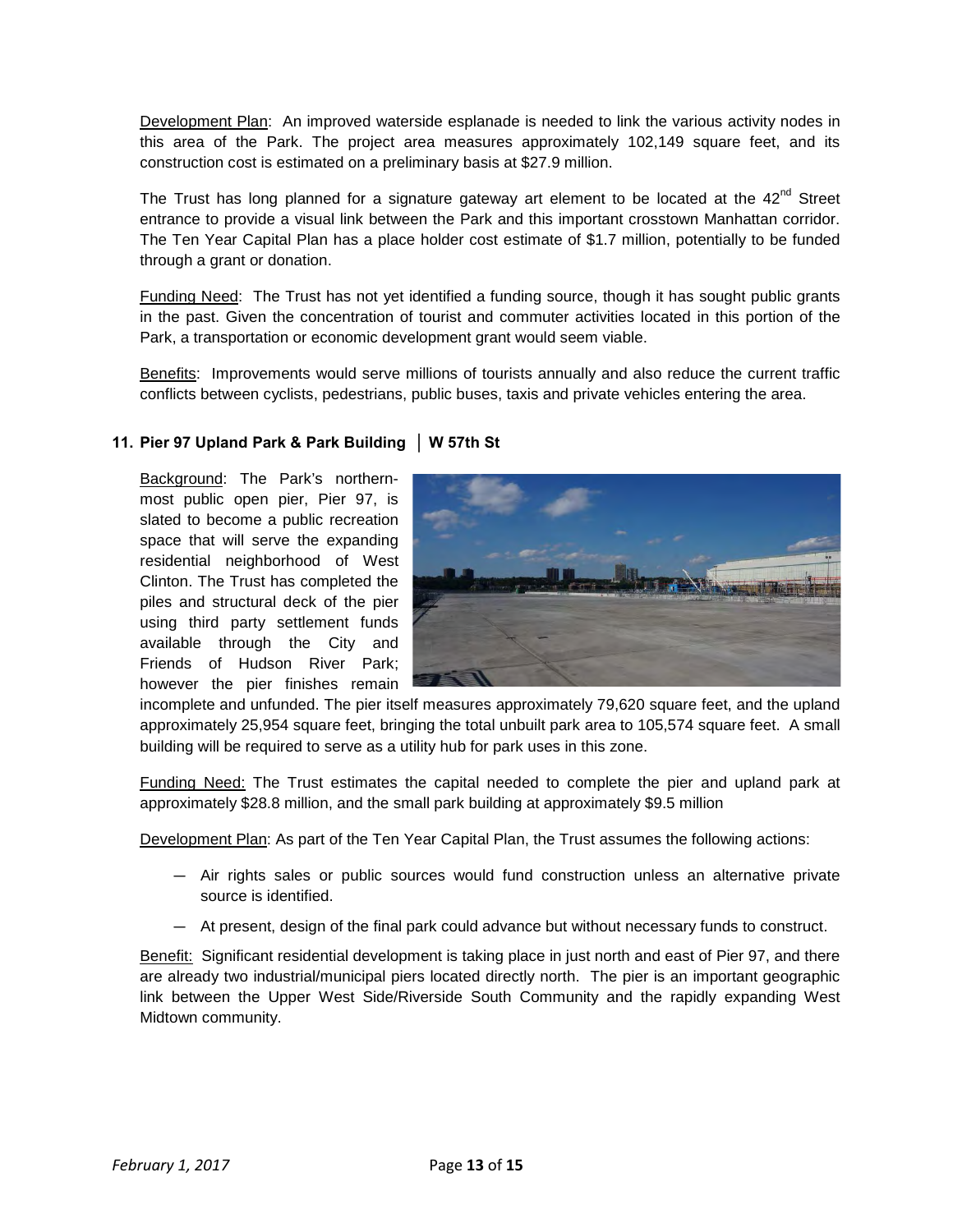#### **12. Riverside Connector Marine Portion & Upland Park │ W 57th-59th St │ Clinton**

Background: At the northernmost edge of the Park, plans call for a modest new over-water pedestrian platform and related upland park construction to improve circulation and safety between West  $57<sup>th</sup>$  and West  $58<sup>th</sup>$  Streets. The existing area is too narrow to accommodate both a full width bikeway and esplanade and must therefore be widened.

Funding Needs: The Trust has sufficient funding commitments from the State for design, which will progress in fiscal year 2018. Construction is estimated to cost an estimated \$3.3 million.

Benefits: Approximately 16,900 square feet of new public open space will be created, the physical connection to Riverside Park will be strengthened, and transportation safety for pedestrians and cyclists will be significantly improved.

### **Additional Information**

#### **Public Benefits**

The revitalization of Hudson River Park has improved the quality of life on Manhattan's west side, helped spur the boom of families living downtown, promoted tourism, and catalyzed economic development in surrounding neighborhoods. The Park's economic impact to City includes:<sup>[1](#page-13-0)</sup>

- From 2000 to 2015, public and private investments and expenditures totaling \$720 million in the Park have secured more than \$1.121 billion in indirect economic benefits for the City and \$1.425 billion for the State.
- **The Hudson River Park neighborhood's growth represents more than a quarter of all new** development in Manhattan built from 2000 to 2014, or approximately 41 million square feet, split among mixed use (17 million square feet), commercial (15 million square feet), and residential (7.5 million square feet).
- **Roughly \$8 billion in new construction has occurred within a quarter mile of the Park between** 2000 and 2014; this 14-year growth span contributed a fifth of the area's overall property value.
- **Since 2000, property tax contributions within the Park neighborhoods, totaling nearly \$1 billion,** are growing 9% faster than in the area below 59th St and 28% faster than Manhattan as a whole.
- As of 2012, the Park was already attracting 17 million visits annually. Nearly half of the total visits came from outside Manhattan – and around a third from outside New York City entirely, generating millions in visitor spending annually.
- From 2000 to 2014 the Park neighborhoods grew in every population category with a 66% growth in youth and 112% growth in seniors (during that same time the youth population in Manhattan decreased by 10%).

l

<span id="page-13-0"></span>Based on report titled "Realizing the Benefits of Hudson River Park," released by Regional Plan Association in April 2016 and commissioned by Friends of Hudson River Park. A copy may be found here: [https://www.hudsonriverpark.org/assets/content/general/03.30.2016\\_FoHRP-RPA-Realizing-the-](https://www.hudsonriverpark.org/assets/content/general/03.30.2016_FoHRP-RPA-Realizing-the-Benefits-of-Hudson-River-Park.pdf)[Benefits-of-Hudson-River-Park.pdf](https://www.hudsonriverpark.org/assets/content/general/03.30.2016_FoHRP-RPA-Realizing-the-Benefits-of-Hudson-River-Park.pdf)